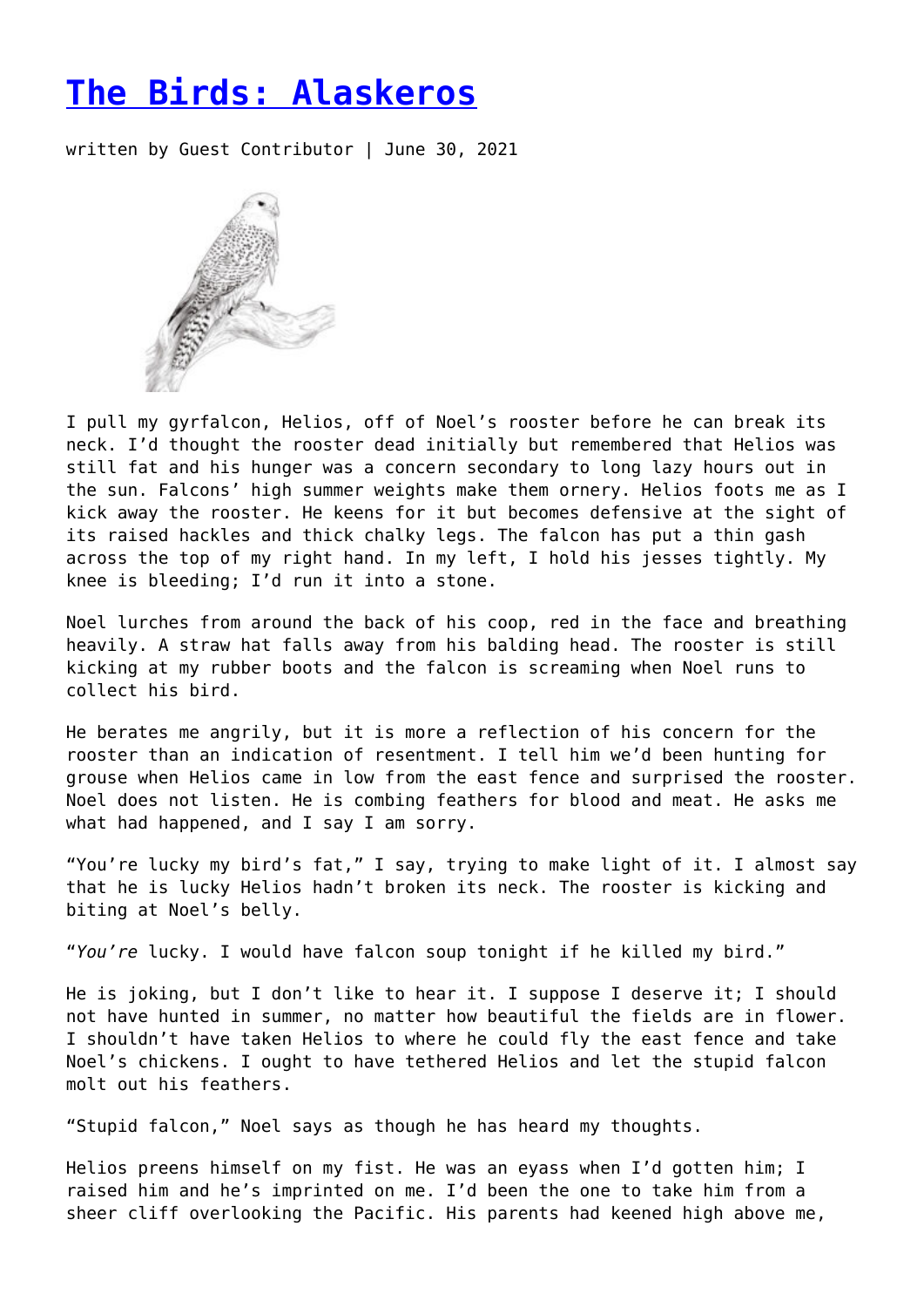territorial and protective. I remember the cold swipe of his mother's talons on the back of my head, and a warm blot of falcon scat freezing on my parka. That had been two years ago, when I'd turned thirty-five and became a master falconer.

I suppose I'm not so much a master as my license states I am. I stand in my guilt as Noel rubs betadine over the shallow lacerations on the rooster's back. I ask him about his coop and how he's been faring, and he tells me the coop will be warm enough this winter for the chickens to stay outside. Last winter they had come in, and he was glad for their company, but they had crapped on the bed and in the sink. Noel laughs and shakes his head at the memory. He doesn't stay mad at me. Not like the time a hawk of mine had put her talon through the head of one of his pullets. Even then, he relented after I'd made him dinner. Chicken adobo. There's no point to either of us staying mad at the other; we are two Filipinos braving the Alaskan wilds.

Noel comes from a long line of Alaskeros salmon canners who had melded with the Tlingit, and in his brown face and flat nose I can see the two peoples' memories. Sometimes he speaks of his half-Tlingit mother as though she is still alive, still braiding spruce roots into baskets. A totem pole at the edge of his property looks out upon the taiga with its lidless birds' eyes.

Only a mile separates our homes. I've known Noel my whole life—he loved my father, who had come from Manila in 1943 to work at the gold mine. It then shut down a year later.

"And you, Shiloh. What'll you do this winter?"

On the morning of the first snow I will take Helios to the tundra and hunt ptarmigan. They make a tender, gamy kaldereta and will taste lovely on white rice. I may take a falconry apprentice—a young woman from Juneau who wishes to fly gyrfalcons on rock pigeons.

By now the rooster has had enough and bursts from Noel's grasp. It clucks loudly before running beneath the coop. Helios bates half-heartedly toward it and hangs for only a moment, his jesses caught in my gloved fist. He rights himself and rouses, a plume of fine feathers taken up by the wind.

"You should go back to the motherland. See Manila, maybe Cebu and Boracay. It'd be fun for you."

There is no going back to a place I've never been.

"I can't—I've got no one to watch Helios."

Noel offers but I assure him that one falcon craps more than two chickens and their waste spurts out three times as far. He is persistent only because he wants me to see what he has seen, as though I am incomplete for having not touched the back of a whale shark, or for having not eaten the suckling pig cooked with lemongrass.

Maybe I am. I haven't afforded much thought to the Philippines, yet it sits in my mind's ocean, over and under the tides like the spiny back of a dragon.